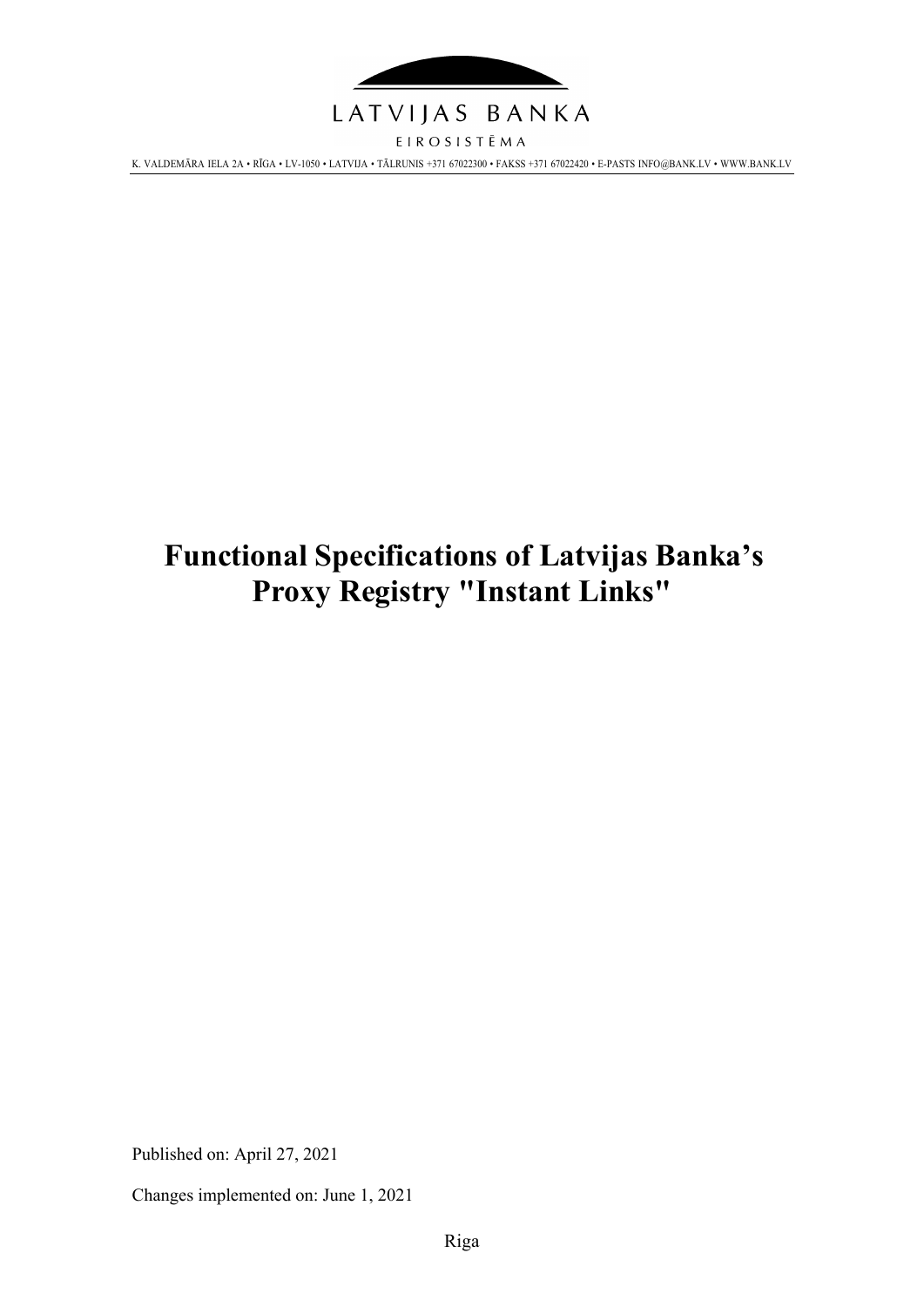# **Contents**

| 2.1. Successful information request to the Registry and initiation of a payment 4 |  |
|-----------------------------------------------------------------------------------|--|
|                                                                                   |  |
|                                                                                   |  |
|                                                                                   |  |
|                                                                                   |  |
|                                                                                   |  |
|                                                                                   |  |
|                                                                                   |  |
|                                                                                   |  |
|                                                                                   |  |
|                                                                                   |  |
|                                                                                   |  |
| 4.7. Confirmation message on information removal from the Registry 8              |  |
| 4.8. Notification message on information removal from the Registry due to a new   |  |
|                                                                                   |  |
| 4.9. Notification message on new information entry in the Registry 9              |  |
| 4.10. Notification message on information deletion from the Registry  10          |  |
| 4.11. Reply message to an incoming message not compliant with the scheme  10      |  |
|                                                                                   |  |
|                                                                                   |  |
|                                                                                   |  |
|                                                                                   |  |
|                                                                                   |  |
|                                                                                   |  |
|                                                                                   |  |
|                                                                                   |  |
|                                                                                   |  |
|                                                                                   |  |
|                                                                                   |  |
|                                                                                   |  |
|                                                                                   |  |
|                                                                                   |  |
|                                                                                   |  |
|                                                                                   |  |
|                                                                                   |  |
|                                                                                   |  |
|                                                                                   |  |
|                                                                                   |  |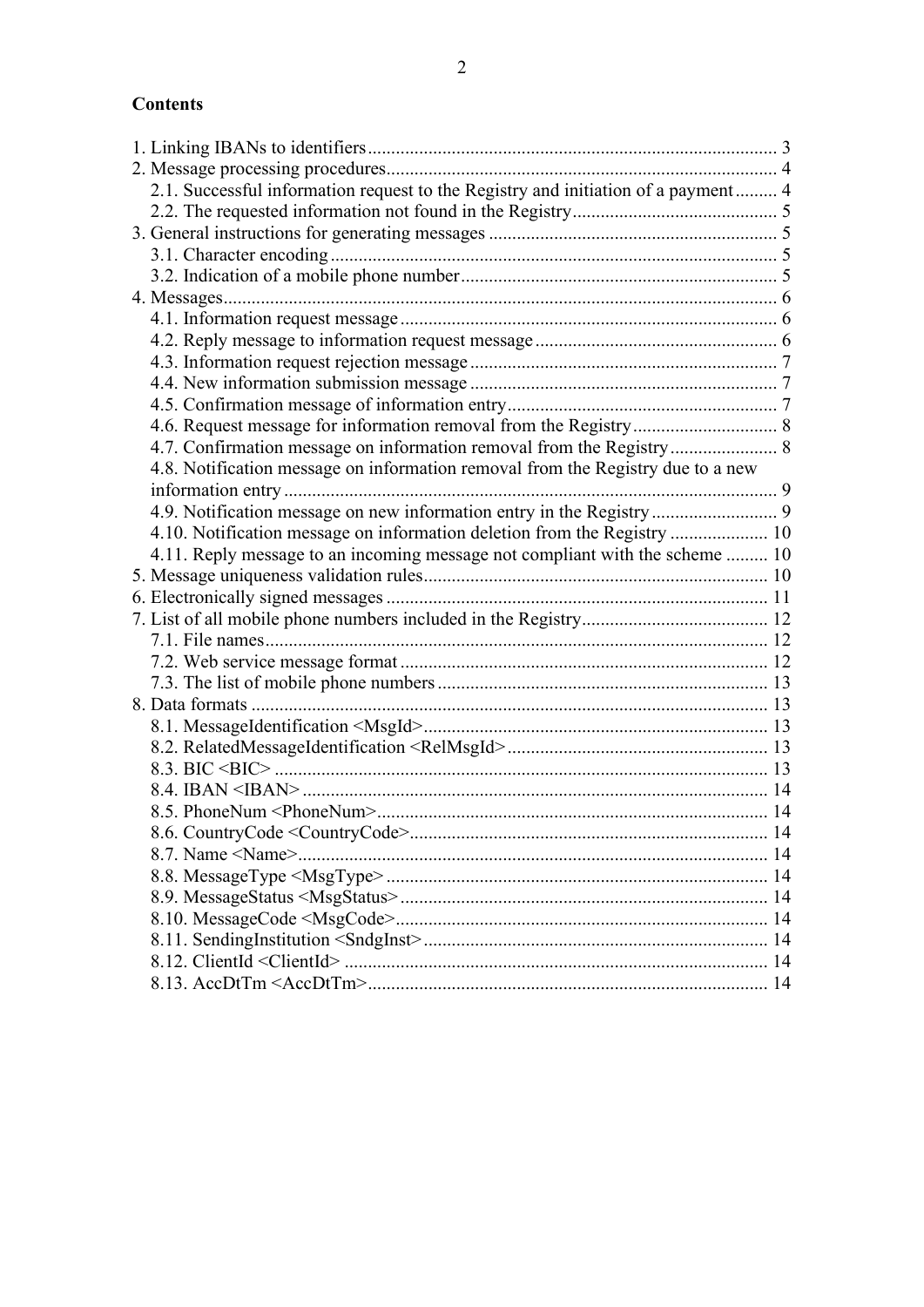The terms used in the Functional Specifications of Latvijas Banka's Proxy Registry "Instant Links" are consistent with the terms used in Appendix 1 "Rules for the Use of the Proxy Registry "Instant Links"" to Procedure No. 279/3 "Latvijas Banka's Procedure for the Use of the Proxy Registry "Instant Links"" of the Council of Latvijas Banka of 20 September 2018 (hereinafter - Rules for the Use of the Proxy Registry "Instant Links") and their explanations.

#### <span id="page-2-0"></span>**1. Linking IBANs to identifiers<sup>1</sup>**

Services of the Registry are provided to all participants of the electronic clearing system of Latvijas Banka (hereinafter, the EKS), as well as to entities which have applied for using the Registry and have received consent of Latvijas Banka in compliance with the procedure established by the Rules for the Use of the Proxy Registry "Instant Links". The purpose of the Registry is to ensure a possibility of look-up of the IBAN and BIC corresponding to the mobile phone number or another identifier (hereinafter jointly, identifier) in order to make the initiation and making of instant payments, other SEPA credit transfers or other payments easier. The Registry contains information about the identifiers, IBANs and the related information of the customers of the Registry users and other institutions that meet the conditions for inclusion the information in the Registry established by the Rules for the Use of the Proxy Registry "Instant Links".

The operation of the Registry is based on an exchange of XML messages between the Registry and the Registry users.

The following XML messages shall be used:

- 1. Information request message;
- 2. Reply message to information request message;
- 3. Information request rejection message;
- 4. New information submission message;
- 5. Confirmation message of information entry;
- 6. Request message for information removal from the Registry;
- 7. Confirmation message of information removal from the Registry;

8. Notification message on information removal from the Registry due to a new information entry;

- 9. Notification message on new information entry in the Registry;
- 10. Notification message on information deletion from the Registry;
- 11. Reply message to an incoming message not compliant with the scheme.

Each message shall be sent separately. Part of the messages shall be sent as electronically signed messages (see Section [6. \)](#page-10-0). Message exchange between the Registry user and the Registry shall be separated for each individual registered BIC.

Messages between the Registry user and the Registry shall be exchanged using the web service via the *Advanced Message Queuing Protocol* (AMQP).

<sup>1</sup> Currently, only mobile phone numbers are used as identifiers in the Registry. Prior to starting to use any other identifiers, a Registry user and Latvijas Banka shall agree on the format of the new identifier and supplement these specifications accordingly.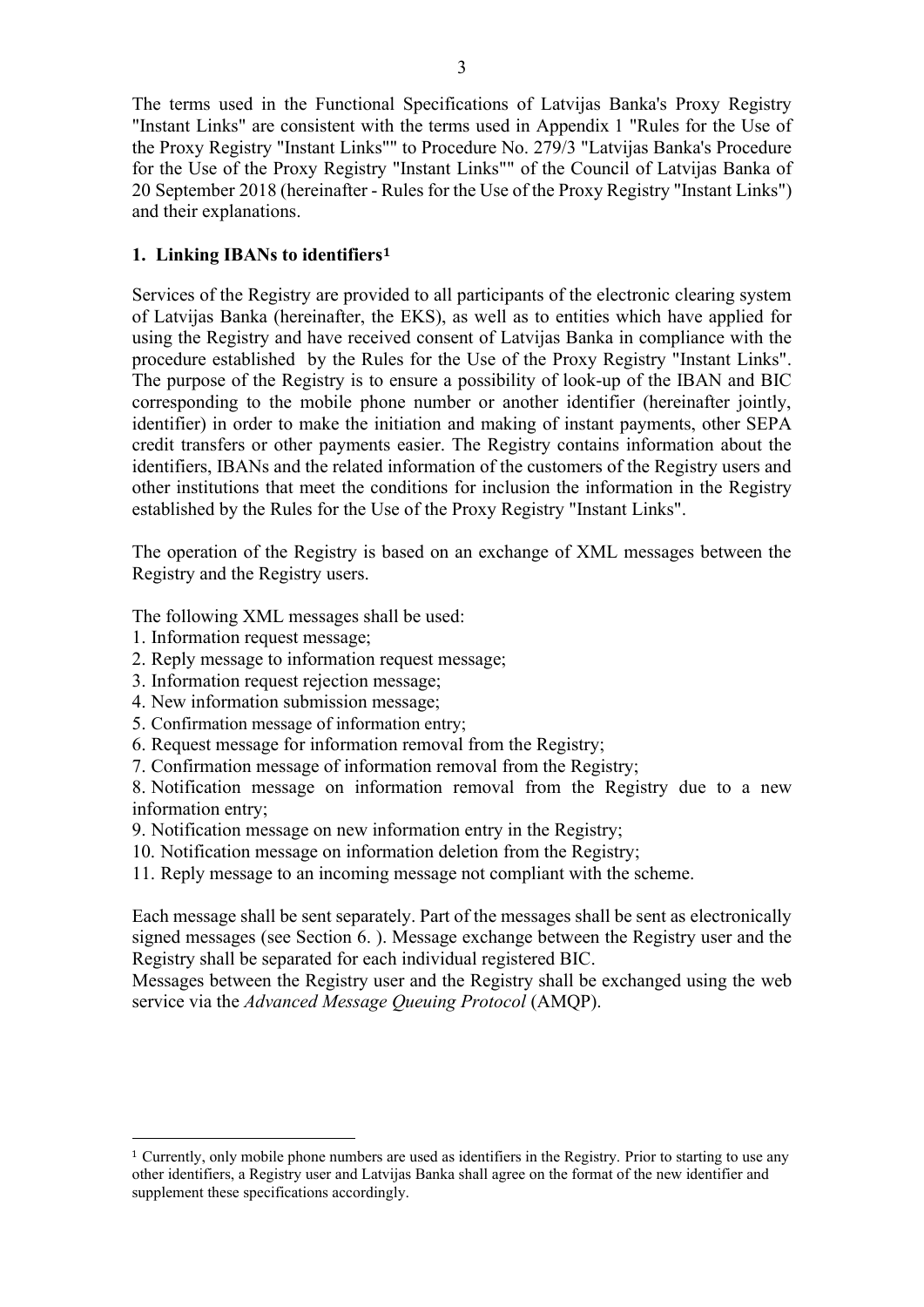#### <span id="page-3-0"></span>**2. Message processing procedures**

Message flows and their descriptions have been included in this section for reference only.

<span id="page-3-1"></span>2.1. Successful information request to the Registry and initiation of a payment



Registry user's customer

1. A Registry user's customer fills in information about the beneficiary in the payment application, indicating the identifier of the beneficiary.

2. A request for the IBAN corresponding to the specified identifier is sent to the Registry user (Latvijas Banka does not set any format requirements).

3. A Registry user sends an information request message to the Registry.

4. The Registry sends a reply to the information request message containing the requested information to the Registry user.

5. The Registry user forwards the information on the IBAN corresponding to the identifier received from the Registry to the submitter of the request.

6. In the payment application, the respective payment elements are filled with the beneficiary's data.

7. The Registry user's customer initiates a payment in the payment application.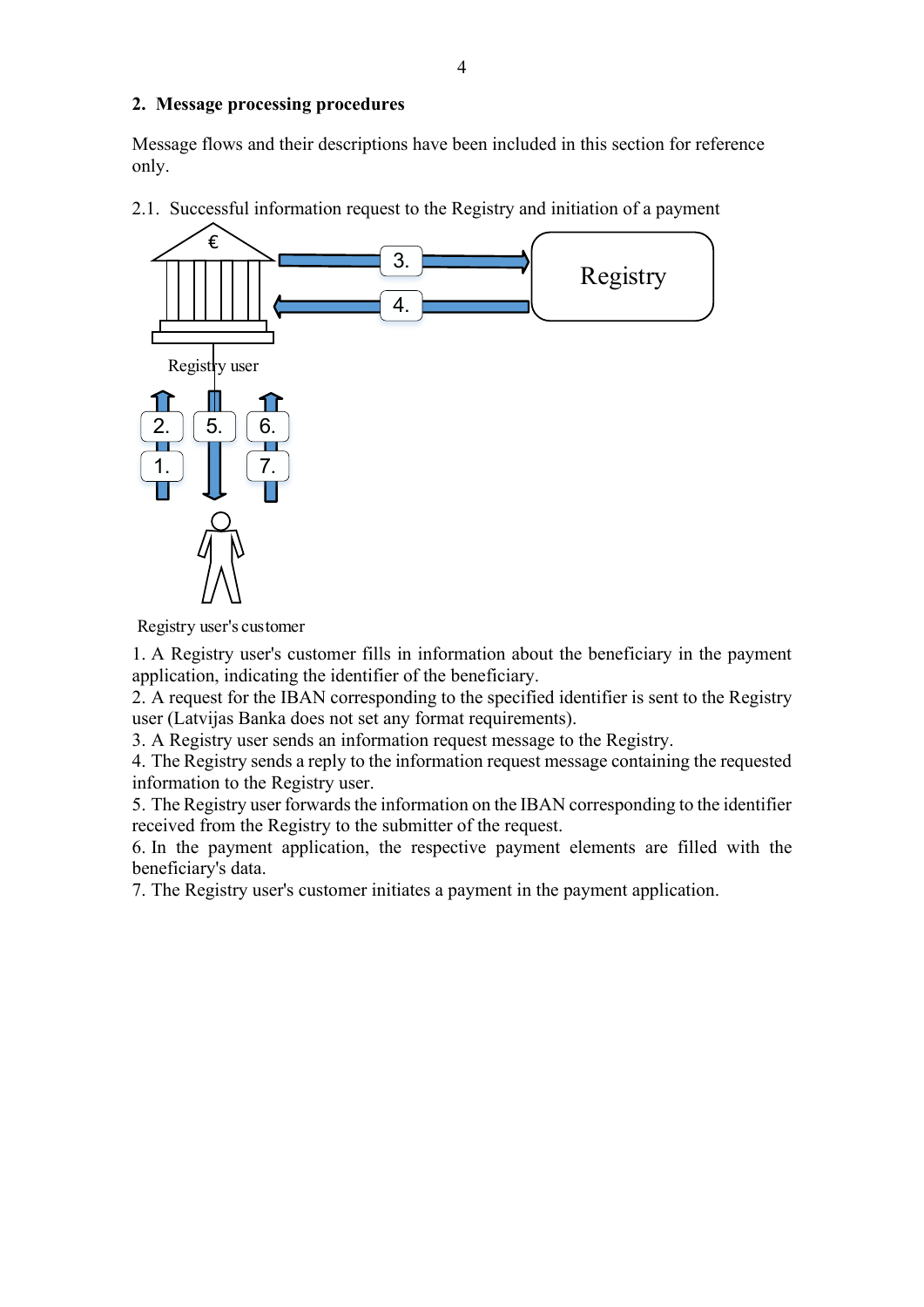<span id="page-4-0"></span>2.2. The requested information not found in the Registry



Registry user's customer

1. A Registry user's customer fills in information about the beneficiary in the payment application, indicating the identifier of the beneficiary.

2. A request for the IBAN corresponding to the specified identifier is sent to the Registry user (Latvijas Banka does not set any format requirements).

3. A Registry user sends an information request message to the Registry.

4. The Registry sends an information request rejection message to the Registry user indicating that the requested information has not been found.

5. The Registry user forwards the information received from the Registry to the submitter of the request.

6. The Registry user's customer can see in the payment application that no corresponding information has been found for the indicated identifier and another identifier can be specified or the beneficiary's IBAN can be indicated.

## <span id="page-4-1"></span>**3. General instructions for generating messages**

#### <span id="page-4-2"></span>3.1. Character encoding

UTF-8 encoding is used for character encoding with a respective reference in the XML file header.

```
Example:
<?xml version="1.0" encoding="UTF-8">
```
The Registry processes all UTF-8 characters without verifying what character sets are supported by each Registry user.

<span id="page-4-3"></span>3.2. Indication of a mobile phone number

In all messages where the mobile phone number is required, the mobile phone number shall be stated in a separate element <PhoneNum> and the country code of the mobile phone number shall be stated in a separate element <CountryCode>.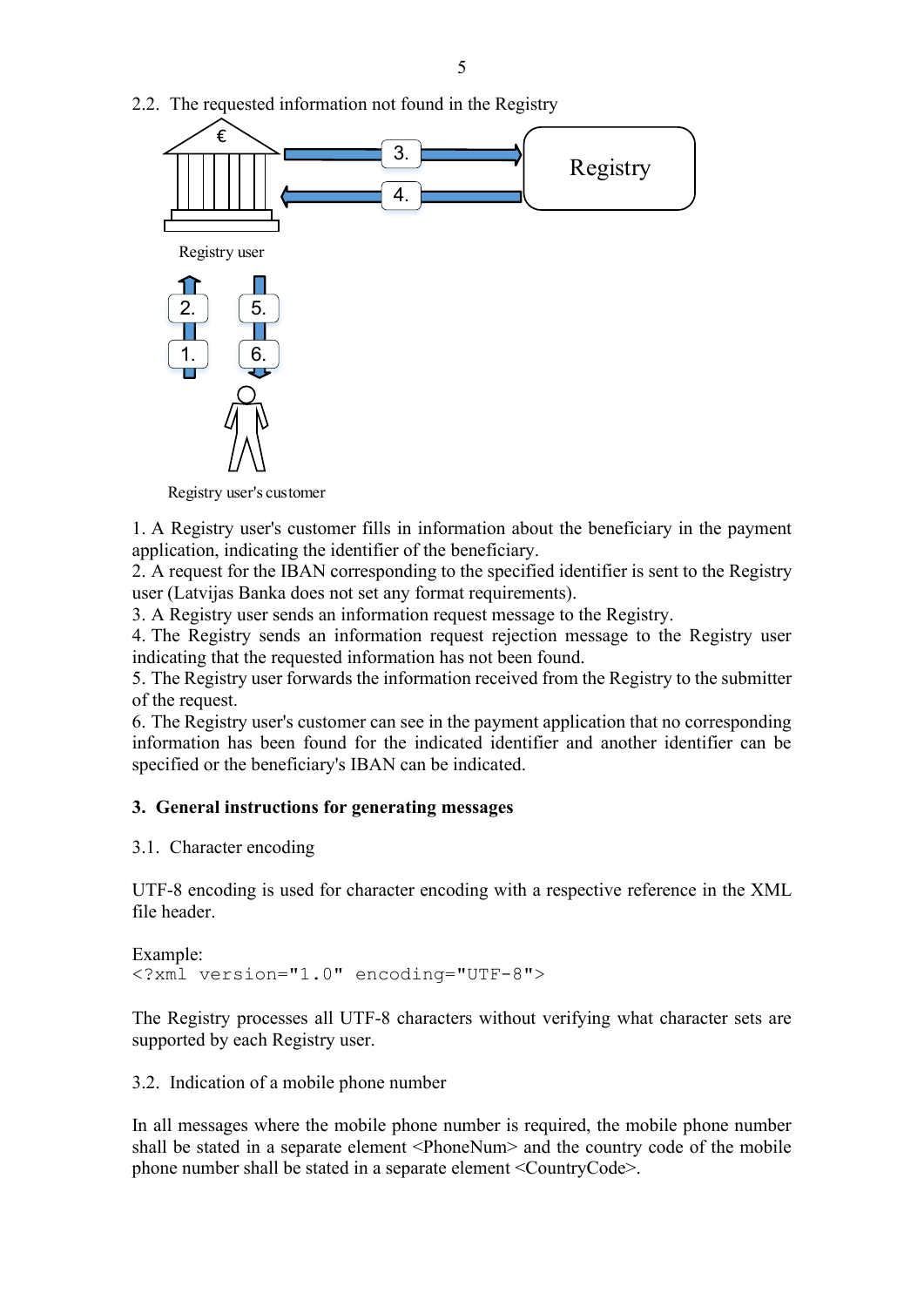#### <span id="page-5-0"></span>**4. Messages**

<span id="page-5-1"></span>4.1. Information request message

To receive the IBAN corresponding to the specified mobile phone number, the Registry user shall send an information request message.

| No. | Usage             | Element                     | Format | Description                       |
|-----|-------------------|-----------------------------|--------|-----------------------------------|
|     | $\left[11\right]$ | <ibanrqst></ibanrqst>       |        | <b>IBAN</b> request               |
| 2.  | [11]              | $<$ MsqId $>$               | X      | Message identifier                |
| 3.  | [11]              | <sndginst></sndginst>       | X      | Sending institution's BIC         |
| 4.  | [11]              | <clientid></clientid>       | X      | Unique identifier of the Registry |
|     |                   |                             |        | user's customer.                  |
| 5.  | $\left[11\right]$ | $<$ MsqType $>$             | Code   | Message type specification; only  |
|     |                   |                             | "GET"  | code "GET" is allowed             |
| 6.  | [11]              | <ibanitem></ibanitem>       |        |                                   |
| 7.  | [0.1]             | <countrycode></countrycode> | X      | Country code of the mobile        |
|     |                   |                             |        | phone number                      |
| 8.  | łΟr               | <phonenum></phonenum>       | X      | Mobile phone number               |
| 9.  | Or!               | <iban></iban>               | X      | <b>IBAN</b>                       |

#### <span id="page-5-2"></span>4.2. Reply message to information request message

Upon receiving the information request message referred to in Paragraph [4.1. h](#page-5-1)erein, the Registry shall process it and send a reply message containing information about the IBAN corresponding to the specified phone number.

| No. | Usage              | Element                     | Format | Description                      |
|-----|--------------------|-----------------------------|--------|----------------------------------|
| 1.  | [11]               | <ibaninfo></ibaninfo>       |        |                                  |
| 2.  | [11]               | $<$ MsgId $>$               | X      | Message indentifier              |
| 3.  | [11]               | <relmsgid></relmsgid>       | X      | Identifier of the information    |
|     |                    |                             |        | request message which the        |
|     |                    |                             |        | current message replies to       |
| 4.  | $[11]$             | <msgtype></msgtype>         | Code   | Message type specification; only |
|     |                    |                             | "GET"  | code "GET" is allowed            |
| 5.  | $[11]$             | <msgstatus></msgstatus>     | Code   | Message status code - the        |
|     |                    |                             | "ACCP" | message has been accepted and    |
|     |                    |                             |        | processed                        |
| 6.  | $[11]$             | <msgcode></msgcode>         | Code   | If accepted, the value shall     |
|     |                    |                             | "ACCP" | always be "ACCP"                 |
| 7.  | [11]               | <ibanitems></ibanitems>     |        |                                  |
| 8.  | [11]               | <ibanitem></ibanitem>       |        |                                  |
| 9.  | $[11]$             | $<$ BIC>                    | X      | BIC of the institution servicing |
|     |                    |                             |        | the account                      |
| 10. | $[11]$             | $IBAN>$                     | X      | <b>IBAN</b>                      |
| 11. | $[11]$             | <countrycode></countrycode> | X      | Country code of the mobile       |
|     |                    |                             |        | phone number                     |
| 12. | $[11]$             | <phonenum></phonenum>       | X      | Mobile phone number              |
| 13. | $\lceil 11 \rceil$ | $<$ Name $>$                | X      | Name of the legal person or      |
|     |                    |                             |        | name and surname of the natural  |
|     |                    |                             |        | person                           |
| 14. | [11]               | <accdttm></accdttm>         | X      | Date when the entry takes effect |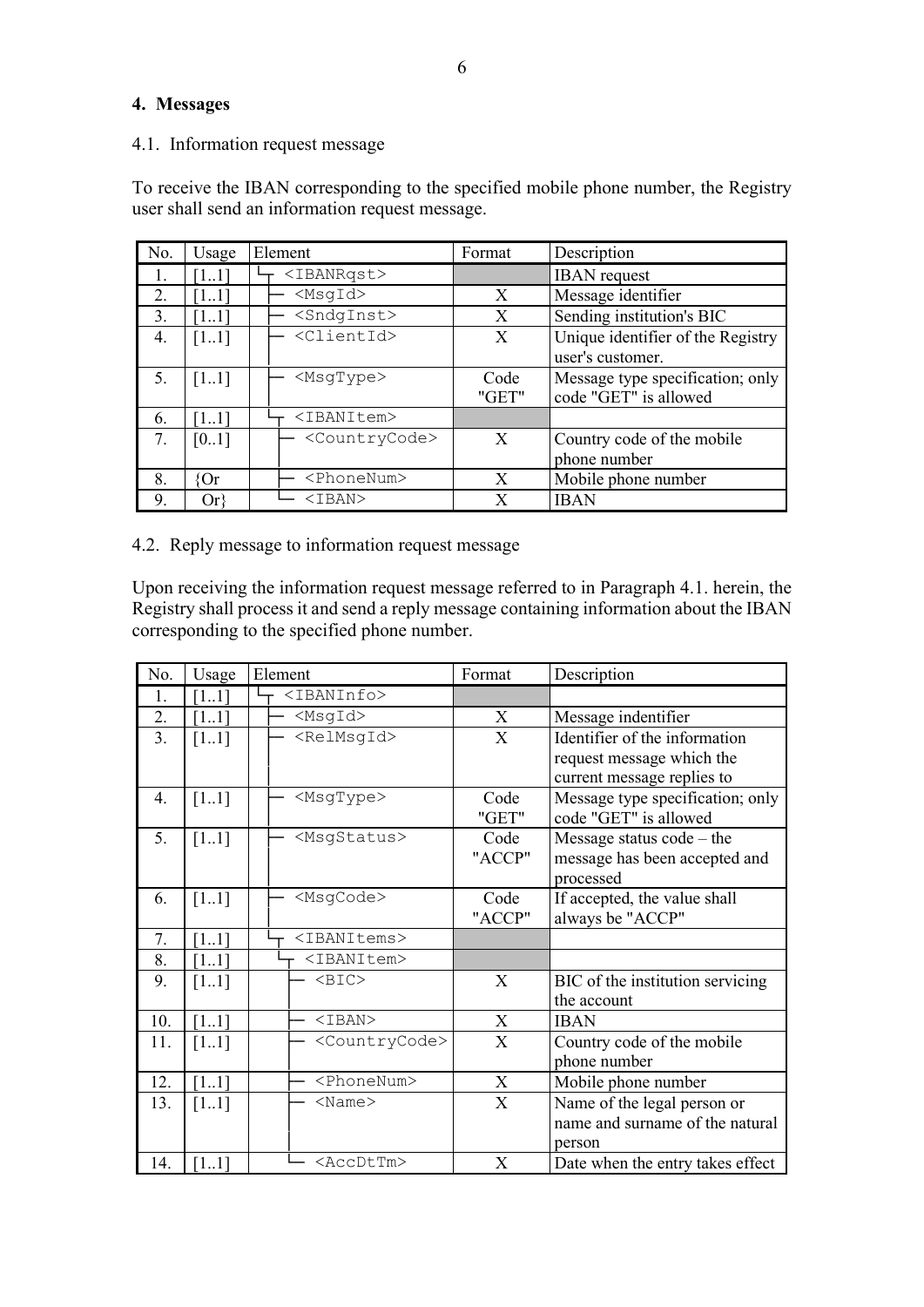<span id="page-6-0"></span>4.3. Information request rejection message

When it is impossible to provide the Registry user with the information requested in an information request message, the Registry shall send the information requester an information request rejection message.

| No. | Usage | Element                 | Format | Description                      |
|-----|-------|-------------------------|--------|----------------------------------|
|     |       | <ibaninfo></ibaninfo>   |        |                                  |
| 2.  | [11]  | $<$ MsqId $>$           | X      | Message indentifier              |
| 3.  | [11]  | $<$ RelMsqId $>$        | X      | Identifier of the information    |
|     |       |                         |        | request message which the        |
|     |       |                         |        | current message replies to       |
| 4.  | [11]  | <msqtype></msqtype>     | Code   | Message type specification; only |
|     |       |                         | "GET"  | code "GET" is allowed            |
| 5.  | [11]  | <msqstatus></msqstatus> | Code   | Message status $code - the$      |
|     |       |                         | "RJCT" | message has been rejected        |
| -6. | [11]  | <msqcode></msqcode>     | Code   | Code of the reason for rejection |
|     |       |                         |        | (Paragraph 8.5)                  |

<span id="page-6-1"></span>4.4. New information submission message

To submit a new link of a mobile phone number and the IBAN, a Registry user shall send a new information submission message.

| No. | Usage | Element                     | Format | Description                      |
|-----|-------|-----------------------------|--------|----------------------------------|
| 1.  | [11]  | <ibanrqst></ibanrqst>       |        |                                  |
| 2.  | [11]  | $<$ MsgId $>$               | X      | Message indentifier              |
| 3.  | [11]  | <sndginst></sndginst>       | X      | Sending institution's BIC        |
| 4.  | [11]  | <msqtype></msqtype>         | Code   | Message type specification; only |
|     |       |                             | "PUT"  | code "PUT" is allowed            |
| 5.  | 1.11  | <ibanitem></ibanitem>       |        |                                  |
| 6.  | [11]  | $<$ BIC $>$                 | X      | BIC of the institution servicing |
|     |       |                             |        | the account                      |
| 7.  | [11]  | <iban></iban>               | X      | <b>IBAN</b>                      |
| 8.  | [11]  | <countrycode></countrycode> | X      | Country code of the mobile       |
|     |       |                             |        | phone number                     |
| 9.  | [11]  | <phonenum></phonenum>       | X      | Mobile phone number              |
| 10. | [11]  | $<$ Name $>$                | X      | Name of the legal person or      |
|     |       |                             |        | name and surname of the natural  |
|     |       |                             |        | person                           |

To modify the information entered in the Registry, a Registry user shall submit a new information submission message.

#### <span id="page-6-2"></span>4.5. Confirmation message of information entry

The Registry shall send confirmation message of information entry to confirm the inclusion of the new link of a mobile phone number and the IBAN to the Registry according to the new information submission message.

| No.        | $\cup$ sage | Element               | Format | Description         |
|------------|-------------|-----------------------|--------|---------------------|
| 1.         | 11          | <ibaninfo></ibaninfo> |        |                     |
| <u>L</u> . | $1 \cdot 1$ | <msqid></msqid>       |        | Message indentifier |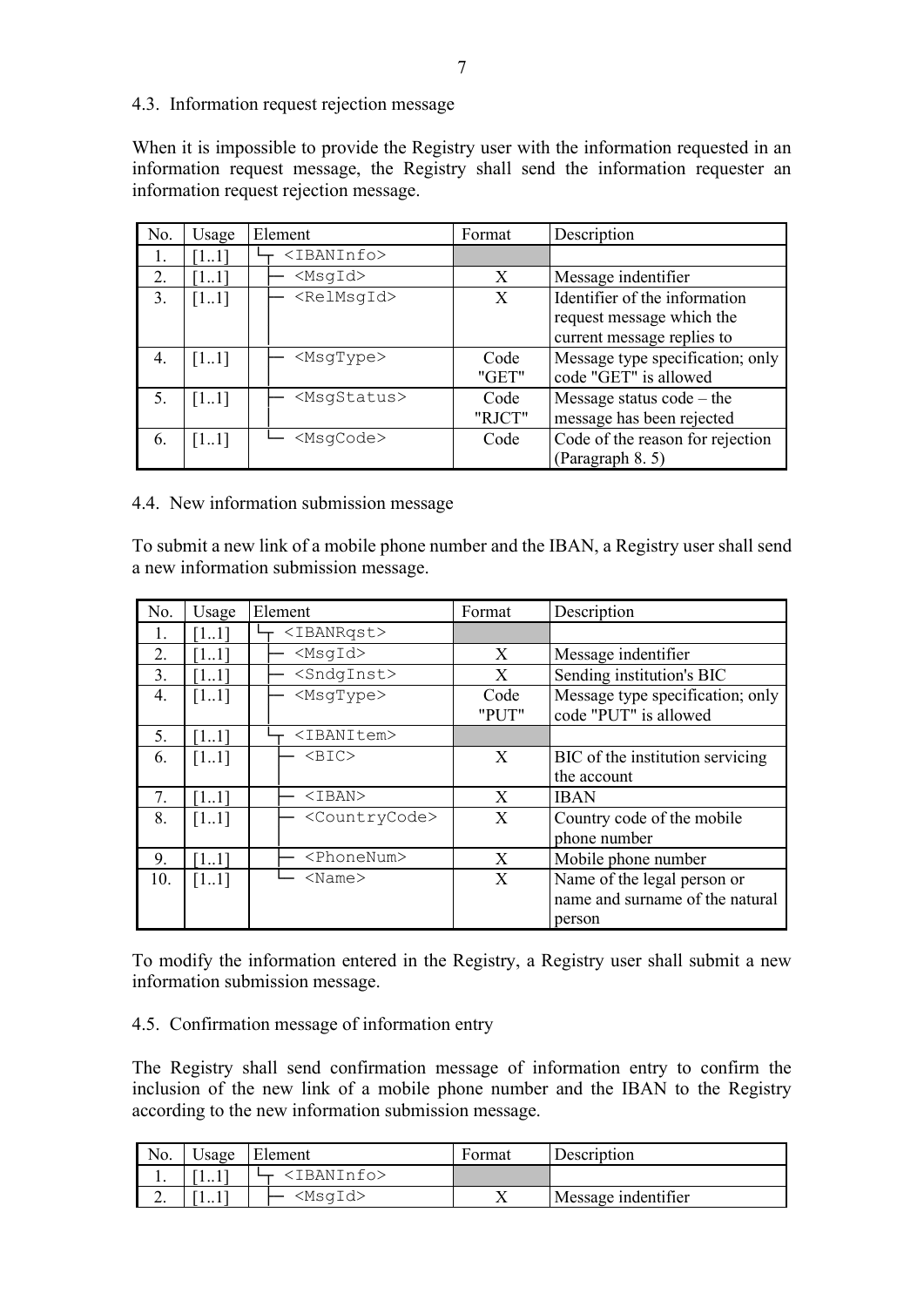| 3.  | $[11]$             | <relmsgid></relmsgid>       | X              | Identifier of the new information<br>submission message which the<br>current message replies to |
|-----|--------------------|-----------------------------|----------------|-------------------------------------------------------------------------------------------------|
| 4.  | $\left[11\right]$  | <msqtype></msqtype>         | Code<br>"PUT"  | Message type specification; only<br>code "PUT" is allowed                                       |
| 5.  | $[11]$             | <msgstatus></msgstatus>     | Code<br>"ACCP" | Message status $code - the$<br>message task has been<br>implemented                             |
| 6.  | [11]               | <msgcode></msgcode>         | Code<br>"ACCP" | If accepted, the value shall<br>always be "ACCP"                                                |
| 7.  | [11]               | <ibanitems></ibanitems>     |                |                                                                                                 |
| 8.  | [11]               | <ibanitem></ibanitem>       |                |                                                                                                 |
| 9.  | $\lceil 11 \rceil$ | $<$ BIC $>$                 | X              | BIC of the institution servicing<br>the account                                                 |
| 10. | [11]               | $IBAN>$                     | X              | <b>IBAN</b>                                                                                     |
| 11. | [11]               | <phonenum></phonenum>       | X              | Mobile phone number                                                                             |
| 12. | $[11]$             | <countrycode></countrycode> | X              | Country code of the mobile<br>phone number                                                      |
| 13. | [11]               | $<$ Name $>$                | X              | Name of the legal person or<br>name and surname of the natural<br>person                        |
| 14. | [11]               | <accdttm></accdttm>         | X              | Date when the entry takes effect                                                                |

<span id="page-7-0"></span>4.6. Request message for information removal from the Registry

To request that the relevant link of a mobile phone number and the IBAN is not available to the Registry users anymore, the Registry user shall send a request message for information removal from the Registry.

| No. | Usage             | Element                     | Format   | Description                      |
|-----|-------------------|-----------------------------|----------|----------------------------------|
| I.  | $\left[11\right]$ | <ibanrqst></ibanrqst>       |          |                                  |
|     | 111               | $<$ MsqId $>$               | X        | Message indentifier              |
| 3.  | [11]              | <sndginst></sndginst>       | X        | Sending institution's BIC        |
| 4.  | [11]              | $<$ MsqType $>$             | Code     | Message type specification; only |
|     |                   |                             | "DELETE" | code "DELETE" is allowed         |
| 5.  | [11]              | <ibanitem></ibanitem>       |          |                                  |
| -6. | [11]              | <countrycode></countrycode> | X        | Country code of the mobile       |
|     |                   |                             |          | phone number                     |
|     |                   | <phonenum></phonenum>       | X        | Mobile phone number              |

<span id="page-7-1"></span>4.7. Confirmation message on information removal from the Registry

The Registry shall send a confirmation message on information removal from the Registry to confirm that the relevant link of a mobile phone number and the IBAN is removed from the Registry according to the request message for information removal from the Registry and is not available to the Registry users anymore.

| No. | Usage | Element               | Format | Description                                                                                                                |
|-----|-------|-----------------------|--------|----------------------------------------------------------------------------------------------------------------------------|
|     | 11    | <ibaninfo></ibaninfo> |        |                                                                                                                            |
|     |       | <msqid></msqid>       |        | Message indentifier                                                                                                        |
|     | [11]  | <relmsqid></relmsqid> | Х      | Identifier of the request message<br>for information removal from the<br>Registry which the current<br>message replies to. |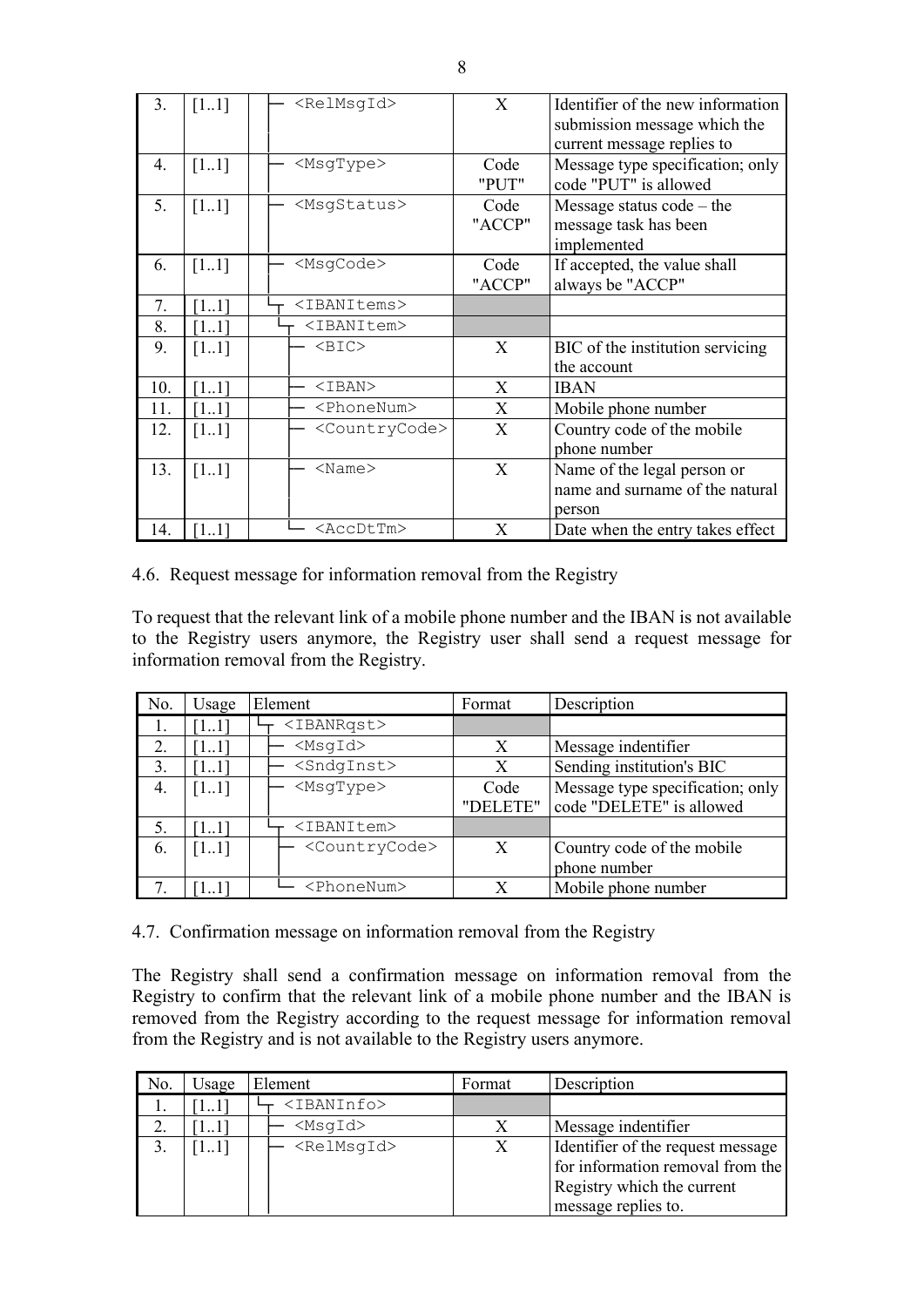| 4.  | [11]               | <msgtype></msgtype>         | Code<br>"DELETE" | Message type specification; only<br>code "DELETE" is allowed             |
|-----|--------------------|-----------------------------|------------------|--------------------------------------------------------------------------|
| 5.  | [11]               | <msgstatus></msgstatus>     | Code<br>"ACCP"   | Message status $code - the$<br>message task has been<br>implemented      |
| 6.  | [11]               | <msqcode></msqcode>         | Code<br>"ACCP"   | If accepted, the value shall<br>always be "ACCP"                         |
| 7.  | 11                 | <ibanitems></ibanitems>     |                  |                                                                          |
| 8.  | 1. L               | <ibanitem></ibanitem>       |                  |                                                                          |
| 9.  | [11]               | $<$ BIC $>$                 | X                | BIC of the institution servicing<br>the account                          |
| 10. | [11]               | $IBAN$                      | X                | <b>IBAN</b>                                                              |
| 11. | 11                 | <phonenum></phonenum>       | X                | Mobile phone number                                                      |
| 12. | $\lceil 11 \rceil$ | <countrycode></countrycode> | X                | Country code of the mobile<br>phone number                               |
| 13. | [11]               | $<$ Name $>$                | X                | Name of the legal person or<br>name and surname of the natural<br>person |
| 14. | 11                 | <accdttm></accdttm>         | X                | Date when the entry takes effect                                         |

<span id="page-8-0"></span>4.8. Notification message on information removal from the Registry due to a new information entry

If a new information submission message has been submitted to the Registry and the mobile phone number specified in the message has already been entered in the Registry, a notification message on information removal from the Registry due to a new information entry shall be sent to the Registry user who had previously submitted that information.

| No. | Usage | Element                     | Format | Description                      |
|-----|-------|-----------------------------|--------|----------------------------------|
| Ι.  |       | <ibanown></ibanown>         |        |                                  |
| 2.  | [11]  | $<$ MsqId $>$               | X      | Message indentifier              |
| 3.  | [11]  | <msqtype></msqtype>         | Code   | Message type specification; only |
|     |       |                             | "OWN"  | code "OWN" is allowed            |
| 4.  | [11]  | <ibanitems></ibanitems>     |        |                                  |
| 5.  | [11]  | <ibanitem></ibanitem>       |        |                                  |
| 6.  | [11]  | <countrycode></countrycode> | X      | Country code of the mobile       |
|     |       |                             |        | phone number                     |
| 7.  | [11]  | <phonenum></phonenum>       | X      | Mobile phone number              |
| 8.  | [11]  | <accdttm></accdttm>         |        | Date and time when the changes   |
|     |       |                             |        | take effect                      |

<span id="page-8-1"></span>4.9. Notification message on new information entry in the Registry

If a new information submission message has been submitted to the Registry, a notification message on new information entry in the Registry shall be sent to the Registry user who has marked the option of receiving such a message in the Application Form for the Use of the Registry.

| No. | Usage | Element             | Format | Description         |
|-----|-------|---------------------|--------|---------------------|
| . . | 11    | <ibanown></ibanown> |        |                     |
| ∼.  | 11    | <msqid></msqid>     |        | Message indentifier |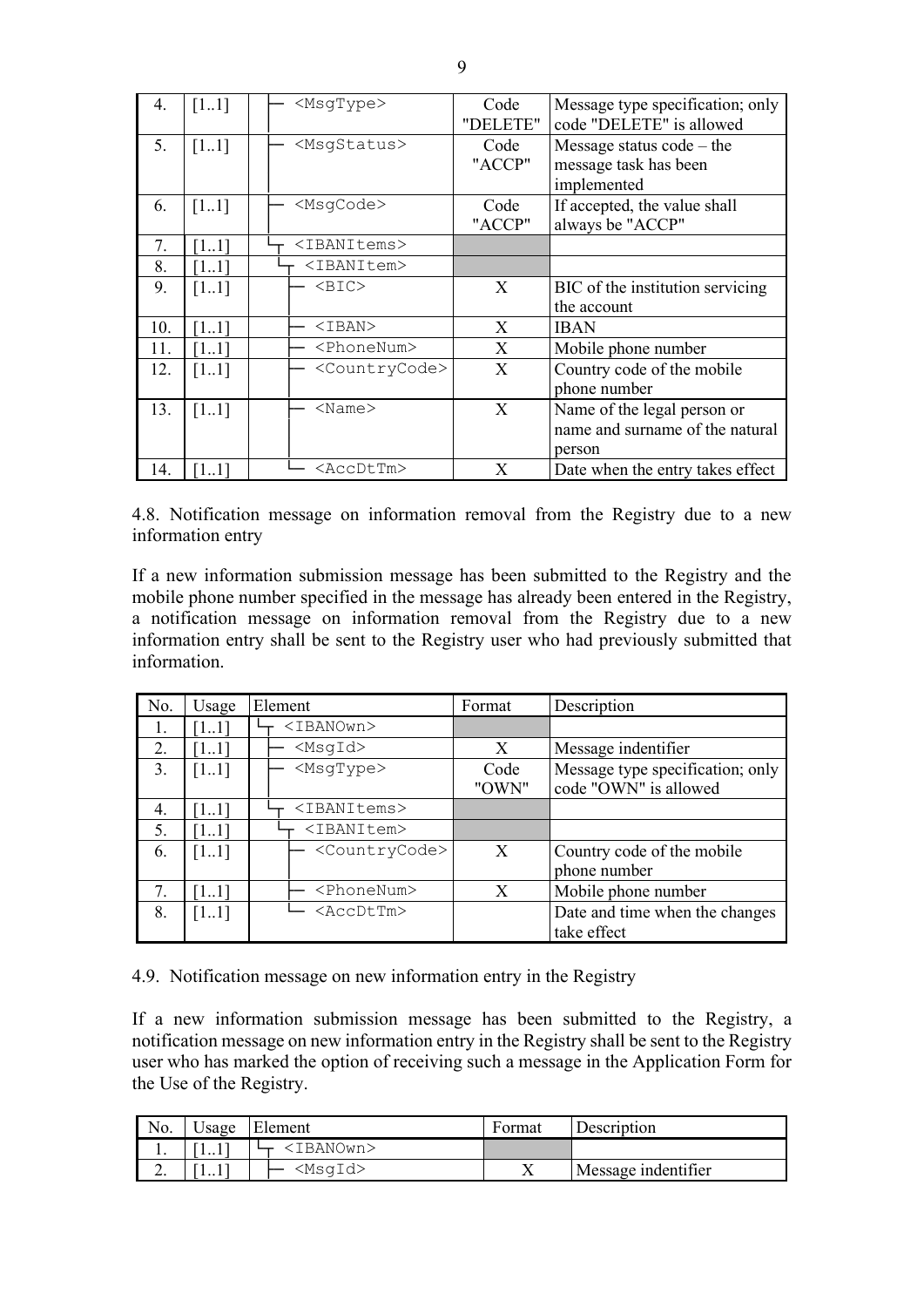|    | 11   | $<$ MsqType $>$             | Code<br>"NEW" | Message type specification;<br>only code "NEW" is allowed |
|----|------|-----------------------------|---------------|-----------------------------------------------------------|
| 4. | 11   | <ibanitems></ibanitems>     |               |                                                           |
| 5. |      | <ibanitem></ibanitem>       |               |                                                           |
| 6. | 11   | <countrycode></countrycode> |               | Country code of the mobile                                |
|    |      |                             |               | phone number                                              |
|    |      | <phonenum></phonenum>       |               | Mobile phone number                                       |
| 8  | [11] | <accdttm></accdttm>         |               | Date and time when the                                    |
|    |      |                             |               | changes take effect                                       |

<span id="page-9-0"></span>4.10. Notification message on information deletion from the Registry

If a request message on information removal from the Registry has been submitted to the Registry, a notification message on information deletion from the Registry shall be sent to the Registry user who has marked the option of receiving such a message in the Application Form for the Use of the Registry.

| No. | Usage              | Element                     | Format | Description                      |
|-----|--------------------|-----------------------------|--------|----------------------------------|
|     | [11]               | <ibanown></ibanown>         |        |                                  |
| 2.  | [11]               | $<$ MsqId $>$               | X      | Message indentifier              |
| 3.  | $\lceil 11 \rceil$ | <msqtype></msqtype>         | Code   | Message type specification; only |
|     |                    |                             | "DEL"  | code "DEL" is allowed            |
| 4.  | $\lceil 11 \rceil$ | <ibanitems></ibanitems>     |        |                                  |
| 5.  | [11]               | <ibanitem></ibanitem>       |        |                                  |
| 6.  | [11]               | <countrycode></countrycode> | X      | Country code of the mobile       |
|     |                    |                             |        | phone number                     |
| 7.  | [11]               | <phonenum></phonenum>       | X      | Mobile phone number              |
| 8.  | $\left[11\right]$  | <accdttm></accdttm>         | X      | Date and time when the changes   |
|     |                    |                             |        | take effect                      |

<span id="page-9-1"></span>4.11. Reply message to an incoming message not compliant with the scheme

Where a message that is not compliant with the message scheme has been received from a Registry user, a rejection message is sent in reply to this erroneous message informing that the message cannot be processed.

| No. | Usage | Element                     | Format | Description                                                                    |
|-----|-------|-----------------------------|--------|--------------------------------------------------------------------------------|
| 1.  |       | <fastcrptmsg></fastcrptmsg> |        |                                                                                |
| 2.  |       | $<$ MsqId $>$               | X      | Message identifier.                                                            |
| 3.  | [11]  | <relmsgid></relmsgid>       | X      | Identifier of the incoming<br>message which the current<br>message replies to. |
| 4.  | [11]  | <credttm></credttm>         | X      | Date and time of message<br>creation.                                          |
| .5  | [11]  | <msqerrcode></msqerrcode>   | X      | Always the value<br>"INVSCHEMA".                                               |

## <span id="page-9-2"></span>**5. Message uniqueness validation rules**

When receiving messages on modifications in the Registry, the Registry shall make duplicate message detection checks. If in the newly submitted message all data used in the duplication checks are identical to those in a previously received message, the newly submitted message shall be rejected.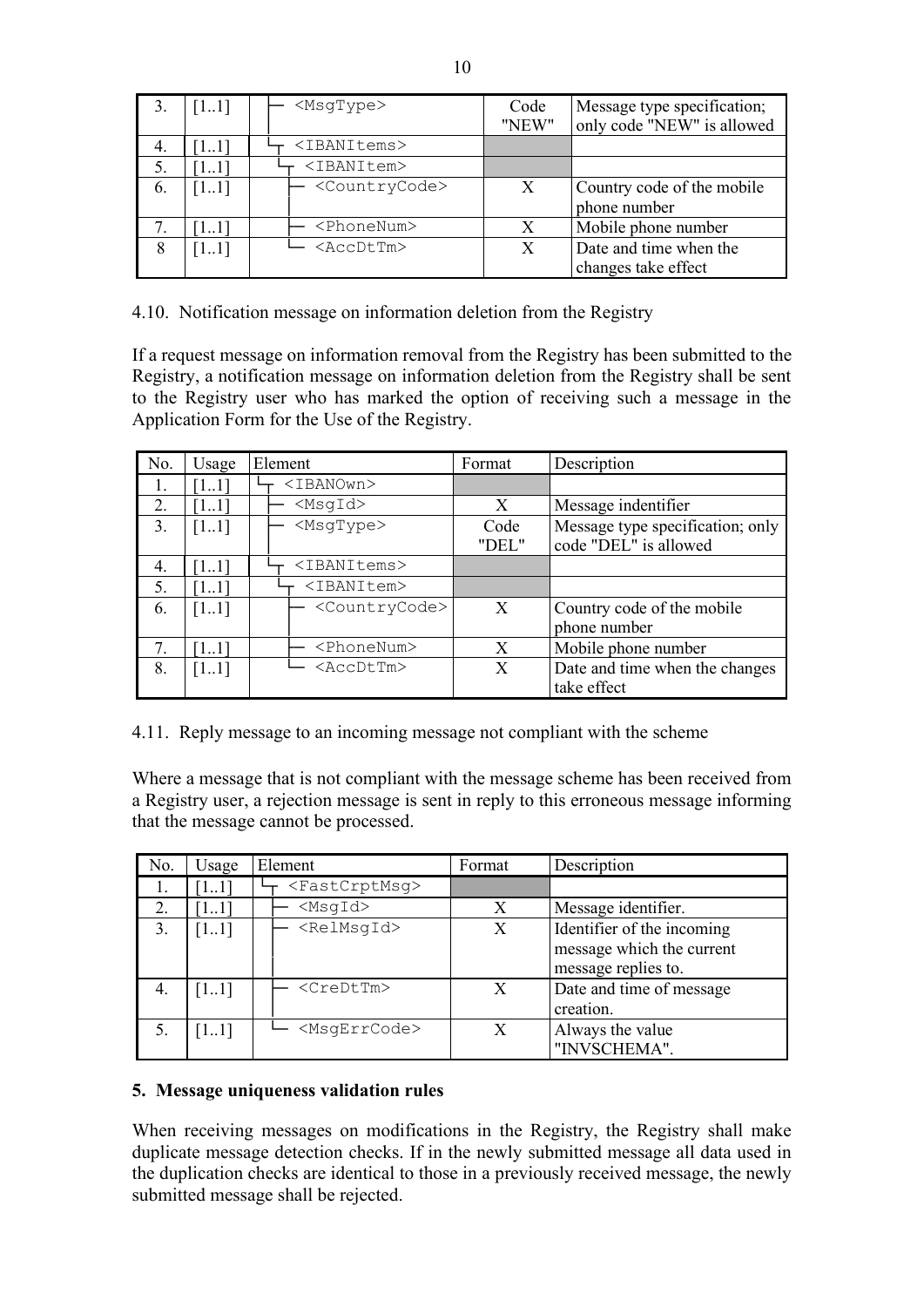| No. | Description                                   |
|-----|-----------------------------------------------|
|     | Date of receiving the message in the Registry |
|     | Sending institution's BIC                     |
|     | Message indentifier                           |
|     | Message type                                  |

#### <span id="page-10-0"></span>**6. Electronically signed messages**

The following messages shall be signed electronically by a Registry user:

– new information submission message;

– request message for information removal from the Registry.

The Registry shall sign electronically a reply message to an information request message.

For signing messages, the Registry user shall use the signing keys of the advanced security system user provided by Latvijas Banka. To verify the signature, the public part of the certificate shall be included in the signature attributes. An XML document signing scheme, recommended by World Wide Web Consortium (W3C), shall be used for signing. The entire message shall be signed, incorporating the signature in the message content. When verifying the signature, the signature part shall not be included in the message checksum calculation.

Message signature contents:

```
<Signature xmlns="http://www.w3.org/2000/09/xmldsig#"> 
   <SignedInfo> 
     <CanonicalizationMethod
        Algorithm="http://www.w3.org/TR/2001/REC-xml-c14n-20010315"/> 
     <SignatureMethod
       Algorithm="http://www.w3.org/2001/04/xmldsig-more#ecdsa-
sha256"/> 
     <Reference URI="> 
    <Transforms> 
<Transform Algorithm="http://www.w3.org/2000/09/xmldsig#enveloped-
signature" /> </Transforms>
    <DigestMethod Algorithm=" http://www.w3.org/2001/04/xmlenc#sha256"/> 
    <DigestValue></DigestValue> 
   </Reference> 
</SignedInfo> 
<SignatureValue></SignatureValue> 
<KeyInfo> 
<X509Data>
     <X509Certificate></X509Certificate>
\langleX509Data>
</KeyInfo> 
</Signature>
```
Description of mandatory elements of the signature

| Element                | Attributes                                                                 | Description                                                                                                 |
|------------------------|----------------------------------------------------------------------------|-------------------------------------------------------------------------------------------------------------|
| CanonicalizationMethod | Algorithm="http://www.w<br>$3.$ org/TR/2001/REC-xml-<br>c14n-20010315"     | The following shall be indicated:<br>http://www.w3.org/TR/2001/RE<br>C-xml-c14n-20010315.                   |
| SignatureMethod        | Algorithm="http://www.w<br>$3.$ org/2001/04/xmldsig-<br>more#ecdsa-sha256" | Indicates the signature<br>algorithm. Jānorāda:<br>http://www.w3.org/2001/04/xml<br>dsig-more#ecdsa-sha256. |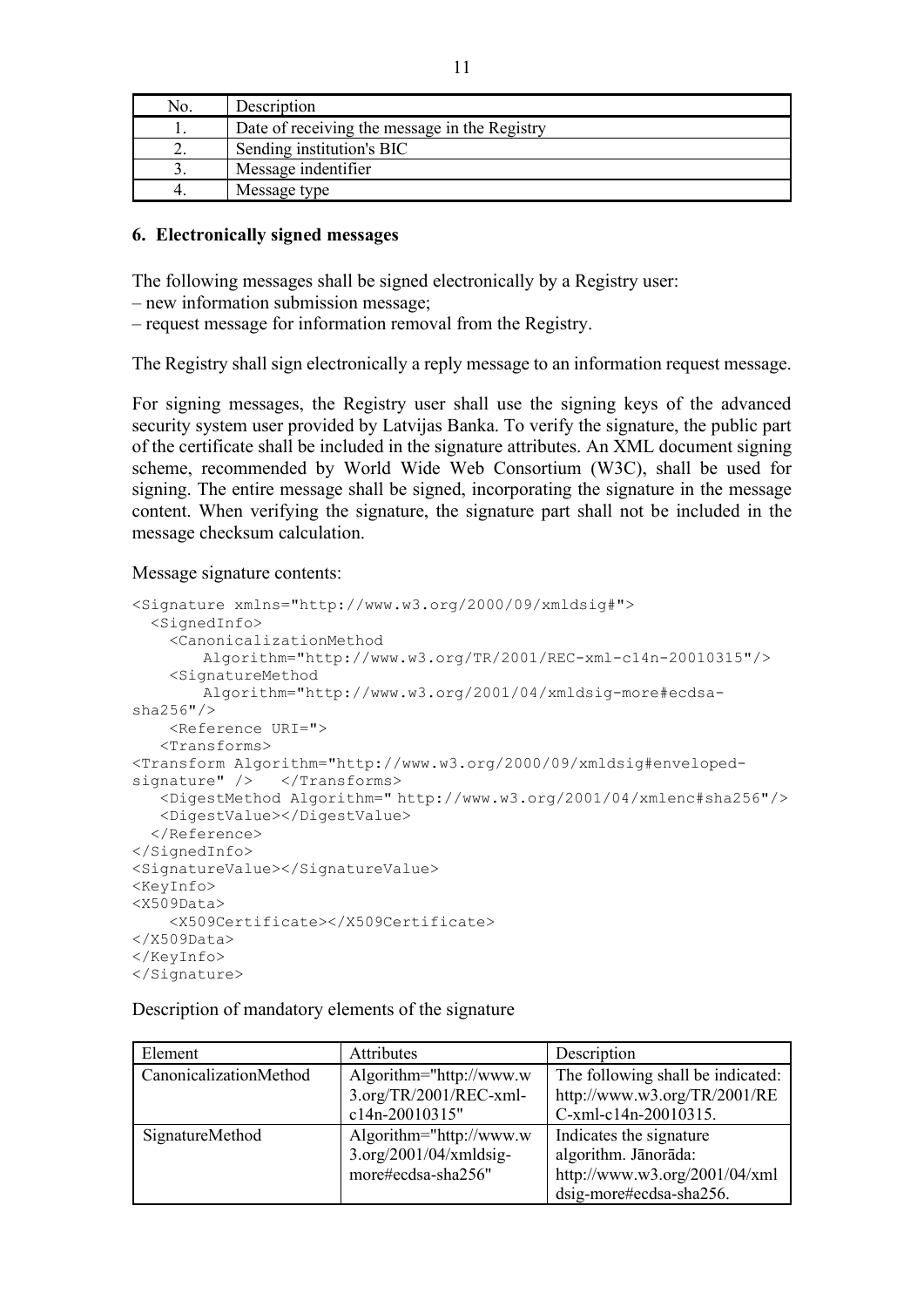| Reference       | $URI="$                   | Defines the reference to the       |
|-----------------|---------------------------|------------------------------------|
|                 |                           | message section to be signed; as   |
|                 |                           | the entire message will be signed  |
|                 |                           | and the signature will be added    |
|                 |                           | after signing, URI=" shall be      |
|                 |                           | indicated.                         |
| Transform       | Algorithm="http://www.w   | Jānorāda pārskata pievienošanas    |
|                 | 3.org/2000/09/xmldsig#env | metode:                            |
|                 | eloped-signature"         | http://www.w3.org/2000/09/xml      |
|                 |                           | dsig#enveloped-signature.          |
| DigestMethod    | Algorithm= $"$            | Indicates the checksum             |
|                 | http://www.w3.org/2001/0  | calculation algorithm.             |
|                 | 4/xmlenc#sha256"          | http://www.w3.org/2001/04/xml      |
|                 |                           | enc#sha256 shall be indicated.     |
| DigestValue     |                           | Indicates the message checksum.    |
|                 |                           | The value shall be indicated in    |
|                 |                           | base64 encoding.                   |
| SignatureValue  |                           | Indicates the digital signature of |
|                 |                           | the message. The value shall be    |
|                 |                           | indicated in base64 encoding.      |
| X509Certificate |                           | Indicates the certificate used for |
|                 |                           | signing the message. The value     |
|                 |                           | shall be indicated in base64       |
|                 |                           | encoding.                          |

## <span id="page-11-0"></span>**7. List of all mobile phone numbers included in the Registry**

The Registry offers any Registry user a possibility to receive the list of all mobile phone numbers entered in the Registry. Every day at 8.00 a.m., the Registry shall send the list of all mobile phone numbers registered in the Registry to the Registry user, who has marked the option of receiving such a list in the Application Form for the Use of the Registry, using the method marked in the Application Form for the Use of the Registry.

## <span id="page-11-1"></span>7.1. File names

The list of all mobile phone numbers registered in the Registry shall be sent as a compressed ZIP file to the Registry user, who in the Application Form for the Use of the Registry has marked the option of receiving the list in file format via the file exchange service.

A unique name shall be assigned to this file in the format ccdddnnnn.ext, where: cc – file type "SP";

ddd – the date expressed as a number of days from the beginning of the current year (e.g. 1 January shall be "001", 25 February shall be "056");

nnnn – file sequence number on the respective value date;

ext – extension of a compressed file (".zip");

## <span id="page-11-2"></span>7.2. Web service message format

The list of all mobile phone numbers registered in the Registry shall be sent as a compressed ZLIB message to the Registry user, who has marked the option of receiving the list via the web service in the Application Form for the Use of the Registry. The message shall be structured according to the table referred to in this Paragraph, the message of the list of all mobile phone numbers shall be ZLIB compressed and placed in the <Body> element; after that the entire message shall be signed electronically.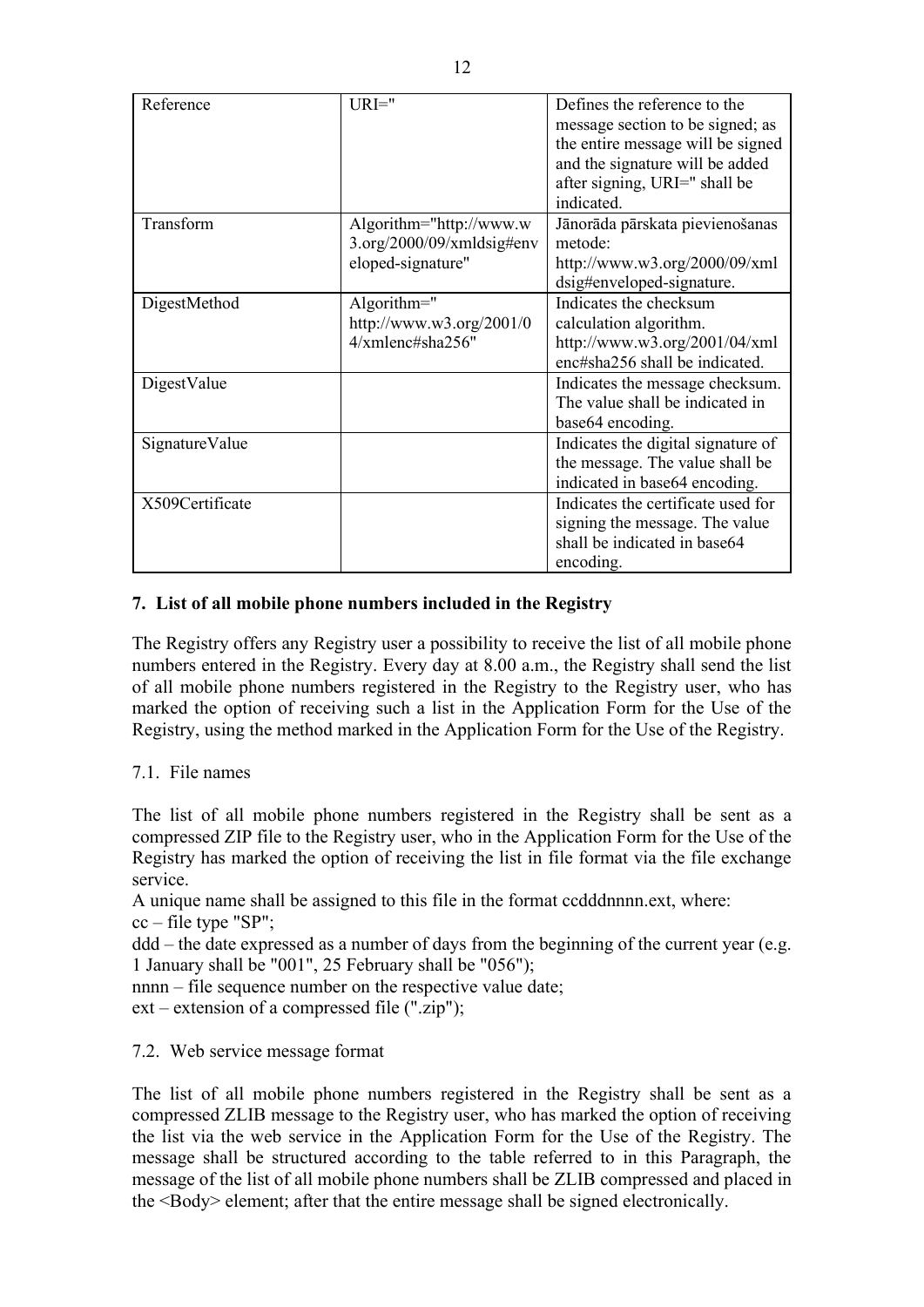| No. | Usage              | Element                                 | Format | Description                                                                           |
|-----|--------------------|-----------------------------------------|--------|---------------------------------------------------------------------------------------|
| 1.  | [11]               | <lbdata></lbdata>                       |        |                                                                                       |
| 2.  | [11]               | $<$ Header>                             |        |                                                                                       |
| 3.  | 11                 | <senderreference></senderreference>     | X      | Message indentifier                                                                   |
| 4.  | [11]               | <messageidentifier></messageidentifier> | X      | Message type; "SP" shall<br>be indicated.                                             |
| 5.  | $\lceil 11 \rceil$ | $<$ Format $>$                          | X      | Message format; "XML"<br>shall be indicated.                                          |
| 6.  | [11]               | <timestamp></timestamp>                 | X      | Date and time when the<br>message was created.                                        |
| 7.  | [11]               | <sender></sender>                       | X      | <b>BIC</b> of Latvijas Banka<br>(LACBLV2X)                                            |
| 8.  | [11]               | <receiver></receiver>                   | X      | BIC of the receiving<br>institution.                                                  |
| 9.  | [11]               | <service></service>                     | X      | System code indicator;<br>"FEKS" shall be indicated.                                  |
| 10. | [11]               | $<$ Body $>$                            | X      | ZLIB compressed message<br>listing all mobile phone<br>numbers in base64<br>encoding. |

## <span id="page-12-0"></span>7.3. The list of mobile phone numbers

The list of mobile phone numbers shall be structured as follows:

| No. | Usage | Element                                 | Format | Description                                    |
|-----|-------|-----------------------------------------|--------|------------------------------------------------|
| 1.  | [11]  | <fastibanphonelist></fastibanphonelist> |        |                                                |
| 2.  | [11]  | <credttm></credttm>                     | X      | Date and time when the<br>message was created. |
| 3.  | [11]  | <phoneitems></phoneitems>               |        |                                                |
| 4.  | 1.n   | <phoneitem></phoneitem>                 |        |                                                |
|     | [11]  | <countrycode></countrycode>             | X      | Country code of the mobile<br>phone number.    |
|     |       | <phonenum></phonenum>                   |        | Mobile phone number                            |

## <span id="page-12-1"></span>**8. Data formats**

# <span id="page-12-2"></span>8.1. MessageIdentification <MsgId>

| Data type | Max36Text             |
|-----------|-----------------------|
| Format    | maxLength: 36         |
|           | minLength: 1          |
|           | Space is not allowed. |

## <span id="page-12-3"></span>8.2. RelatedMessageIdentification <RelMsgId>

| Data type | Max36Text             |
|-----------|-----------------------|
| Format    | maxLength: 36         |
|           | minLength: 1          |
|           | Space is not allowed. |

## <span id="page-12-4"></span>8.3. BIC < BIC>

| Data type | <b>BICI</b><br>`ldentifier                             |
|-----------|--------------------------------------------------------|
| Format    | \{6,6}[A-Z2-9][A-NP-Z0-9]([A-Z0-9]{3,3}){0,1}<br>[A-Z] |